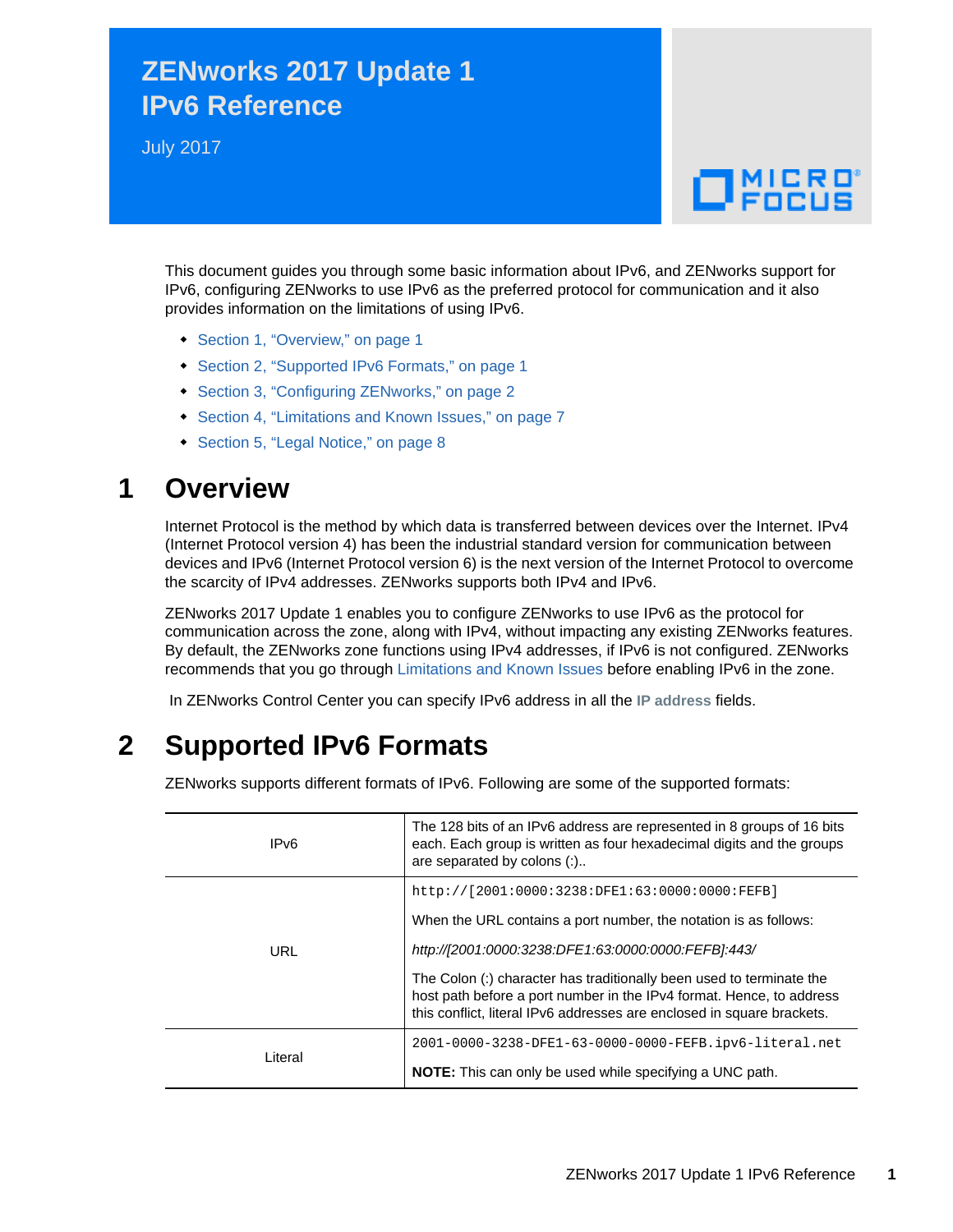| <b>UNC (Uniform Naming)</b><br>Conventions) | $\setminus$ [2001:0000:3238:DFE1:63:0000:0000:FEFB] $\setminus$                                                                                                  |  |
|---------------------------------------------|------------------------------------------------------------------------------------------------------------------------------------------------------------------|--|
| Expanded                                    | 2001:0000:3238:DFE1:0063:0000:0000:FEFB                                                                                                                          |  |
| Compressed                                  | 2001:0:3238:DFE1:63::FEFB<br>ZEN works supports expanded and compressed IPv6 address formats.<br>By default, IPv6 address is displayed in the compressed format. |  |
| <b>CIDR Notation</b>                        | The IPv6 block 2001:db8::/48 represents range of IPv6 addresses<br>from $2001:db8:0:0:0:0:0:0$<br>2001:db8:0:ffff:ffff:ffff:ffff:ffff:                           |  |

**NOTE:** ZENworks does not support the IPv4-mapped IPv6 address format.

Example: *[::ffff:192.168.1.1]* or *::192.168.1.1*.

# <span id="page-1-0"></span>**3 Configuring ZENworks**

This section provides detailed information on how to configure ZENworks to use IPv6.

- [Section 3.1, "Enabling Usage of IPv6 Addresses," on page 2](#page-1-1)
- [Section 3.2, "Configuring IPv6 HTTP Proxy," on page 3](#page-2-0)
- [Section 3.3, "Configuring Location Settings," on page 3](#page-2-1)
- [Section 3.4, "Configuring the Network Environment," on page 4](#page-3-0)
- [Section 3.5, "L4 Switch Configuration," on page 5](#page-4-0)

## <span id="page-1-1"></span>**3.1 Enabling Usage of IPv6 Addresses**

You can add IPv6 addresses to be include in the closest servers by enabling IPv6 in the **IPv6 Usage Settings** page.

#### **To enable IPv6:**

- 1. Log into **ZENworks Control Center**, and then click **Configuration**.
- 2. In the **Management Zone Settings** panel, click **Infrastructure Management**, and then click the **IPv6 Usage Settings** link.
- 3. In the **IPv6 Usage Settings** panel, select the **Include servers IPv6 addresses in the Closest Server Rules** check-box.

#### **NOTE:**

- At the device level, this setting is applicable only for Primary Servers and Satellite Servers.
- Primary Server or Satellite Server IPv6 addresses will be added during the next Closest Server Rules computation.
- If the setting is enabled at zone level, then IPv6 addresses of all Primary Servers and Satellite Servers will be included in the Closest Servers.
- If the setting is enabled at the folder level, then IPv6 addresses will be included for all servers available in that folder.
- By modifying this setting, deployment packages will not be built automatically, you have to rebuild them manually. Rebuilding the packages enables the new agents to register using the IPv6 address of the Primary Server. For more information, see [Rebuilding Packages](https://www.novell.com/documentation/zenworks2017/pdfdoc/zen_discovery_deployment/zen_discovery_deployment.pdf#bjda39p) in the [ZENworks Discovery, Deployment, and Retirement Reference](https://www.novell.com/documentation/zenworks2017/pdfdoc/zen_discovery_deployment/zen_discovery_deployment.pdf#bookinfo) guide.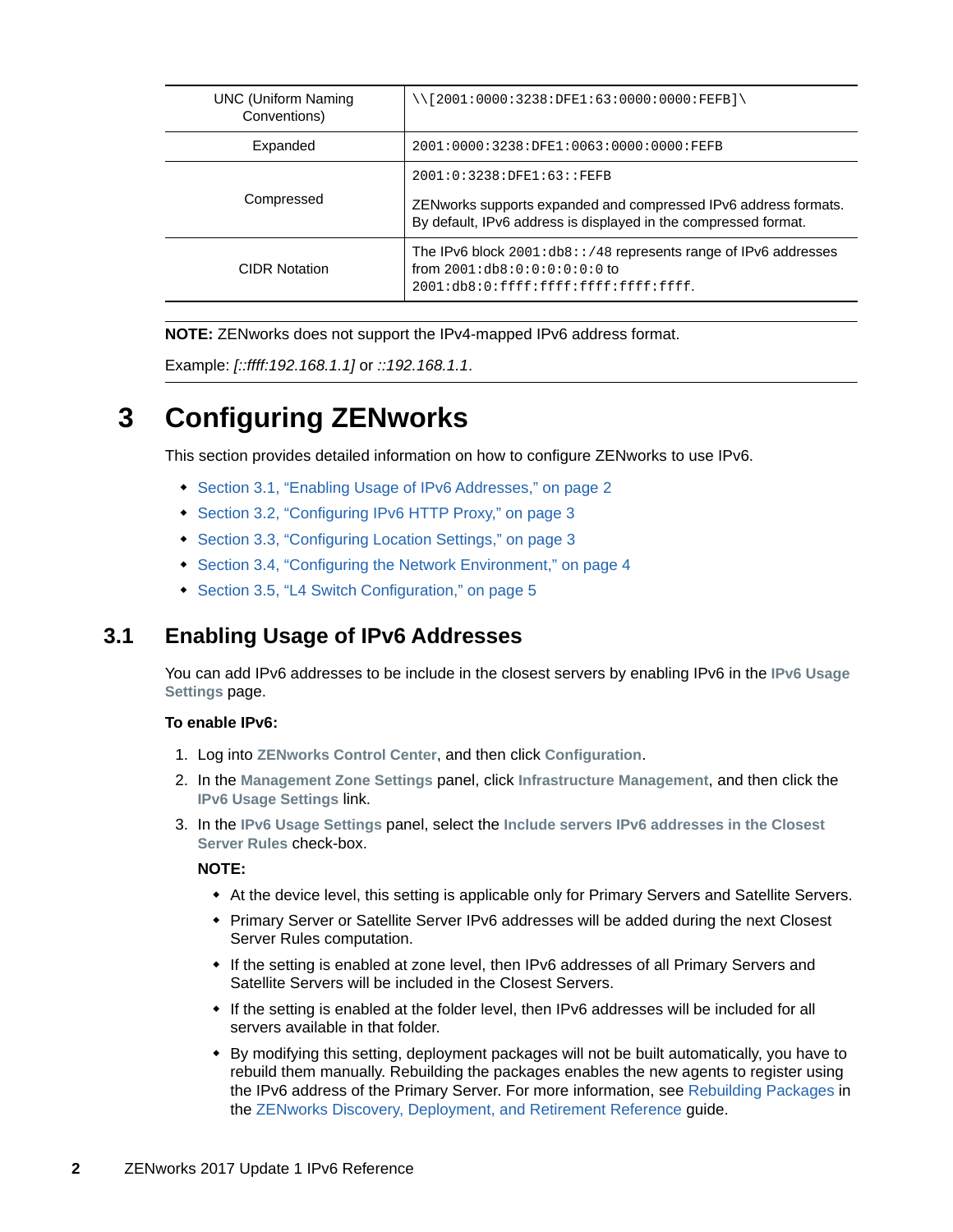4. In the **Preferred Protocol for Communication** drop-down list, select the protocol for communication, and then click **OK**.

By default, IPv4 addresses will be used as preferred address type. If required you can select IPv6 as preferred address type for Closest Server Rules.

#### **NOTE:**

- If you select IPv6, the agents will first try using IPv6 addresses available in the Closest Server Rules to communicate with servers, before trying IPv4 addresses.
- The **Preferred Protocol for Communication** setting can be overridden at the **Locations** level and at the **Network Environments** level.

## <span id="page-2-0"></span>**3.2 Configuring IPv6 HTTP Proxy**

A device can connect to a ZENworks Server using a Proxy Server. ZENworks 2017 Update 1 enables you to specify a HTTP proxy with IPv6 address.

To configure a HTTP Proxy, perform the following:

- **1** Log into ZENworks Control Center, click **Configuration**.
- **2** In the **Configuration** page, click **Infrastructure Management**, and then click **HTTP Proxy Settings**.
- **3** In the **HTTP Proxy Settings** page, click **Add** in the **HTTP Proxy Settings for Agents** panel.
- **4** In the Add Proxy Settings window, specify the following information and then click **OK**.
	- **Proxy Address:** IP address of the Proxy Server

Use the supported IP address notation. For example: *2001:db8::ff00:42:8329*

- **Port:** Port number on which the Proxy Server is listening.
- **Network Segment (in CIDR notation):** Specify the network segment in CIDR notation.

For example: 2001:db8::0/48 represents range of IPv6 addresses from 2001:db8:0:0:0:0:0:0 to 2001:db8:0:ffff:ffff:ffff:ffff:ffff.

## <span id="page-2-1"></span>**3.3 Configuring Location Settings**

Configuring Location settings remains the same in ZENworks 2017 Update 1. However, while defining the details of the location, the **Preferred Protocol for Communication** setting is introduced to configure the protocol that should be used first by the agent while contacting the server.

**Preferred Protocol for Communication:** Click the **Override Setting** link to override the configured setting. By default, the value is inherited from the zone settings.

- Specify IPv4 if you want the devices in the location to first try communicating with the servers using IPv4 URLs, before attempting IPv6 URLs.
- Specify IPv6 if you want the devices in the location to first try communicating with the servers using IPv6 URLs, before attempting IPv4 URLs.

For more information on locations, see the [Creating and Managing Locations](https://www.novell.com/documentation/zenworks2017/pdfdoc/zen_sys_location/zen_sys_location.pdf#boul03n) section in the [ZENworks Location Awareness Reference](https://www.novell.com/documentation/zenworks2017/pdfdoc/zen_sys_location/zen_sys_location.pdf#bookinfo) guide.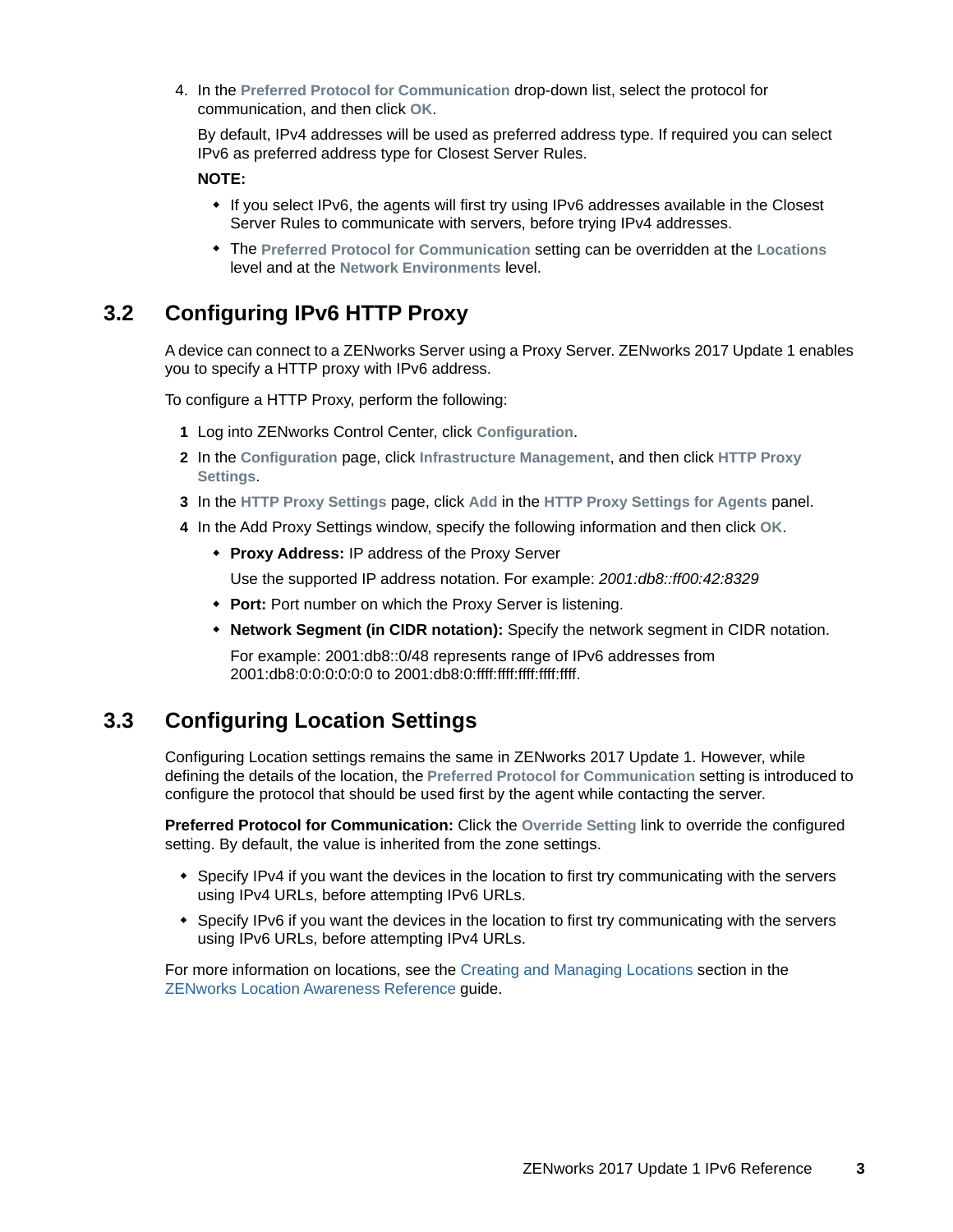# <span id="page-3-0"></span>**3.4 Configuring the Network Environment**

The procedure to configure a network environment remains the same as that in the previous releases. However, few enhancements have been made for ZENworks 2017 Update 1. Following are some of the enhancements:

- **1** All Network Environments are enhanced to support IPv6.
- **2** While defining details of the Network Environment, a new field **Preferred Protocol for Communication** is introduced.

**Preferred Protocol for Communication:** Click the **Override Setting** link to override the configured setting. By default, the value is inherited from the location or zone settings.

- Specify IPv4 if you want the devices in the network environment to first try communicating with the servers using IPv4 URLs, before attempting IPv6 URLs.
- Specify IPv6 if you want the devices in the network environment to first try communicating with the servers using IPv6 URLs, before attempting IPv4 URLs.
- **3** HTTP Proxy details can be defined for both IPv4 and IPv6.

Agents use IPv4 Proxy to communicate through IPv4 and IPv6 proxy to communicate through IPv6.

**4** A new network service DNS Resolution is introduced in ZENworks 2017 Update 1. For more information, see the [DNS Resolution](#page-3-1) section.

For more information on Network Environment, see the [Defining Network Environments](https://www.novell.com/documentation/zenworks2017/pdfdoc/zen_sys_location/zen_sys_location.pdf#brxyrua) section in the [ZENworks Location Awareness Reference](https://www.novell.com/documentation/zenworks2017/pdfdoc/zen_sys_location/zen_sys_location.pdf#bookinfo) guide.

### <span id="page-3-1"></span>**3.4.1 DNS Resolution**

DNS Resolution is a new network service introduced as part of ZENworks Update 1. This network service enables you to define the network environment based on the DNS resolution, which is useful in determining the location of managed devices.

This network service is matched, if a given host name/domain name resolves to any of the specified IP addresses or resolves to any IP address. Based on your need, you can configure the setting like other network services to match the network.

To enable DNS Resolution, specify the following:

 **Operator:** Determines how the DNS Resolution that you configure must be evaluated with the DNS settings of the managed device to identify the network environment. The possible operators are equal  $(=)$  and not equal  $(<=)$ .

Select = to match the network service if the DNS Resolution that you configure matches with the DNS Resolution of the managed device.

Select <> to identify the network environment if the DNS Resolution that you configure does not match with the DNS Resolution of the managed device.

- **Domain Name:** The domain name that the devices should attempt resolving.
- **IP Address Resolution:** Select specific IP addresses or Any IP address that resolves with the domain name.

#### **Specify IP Addresses:**

This Network Service will be matched if the given domain name resolves to any of the IP addresses in specified addresses. Specify the IP addresses and then click Add. Repeat the step to add multiple IP addresses

To remove any IP address, select the IP address, and then click Remove.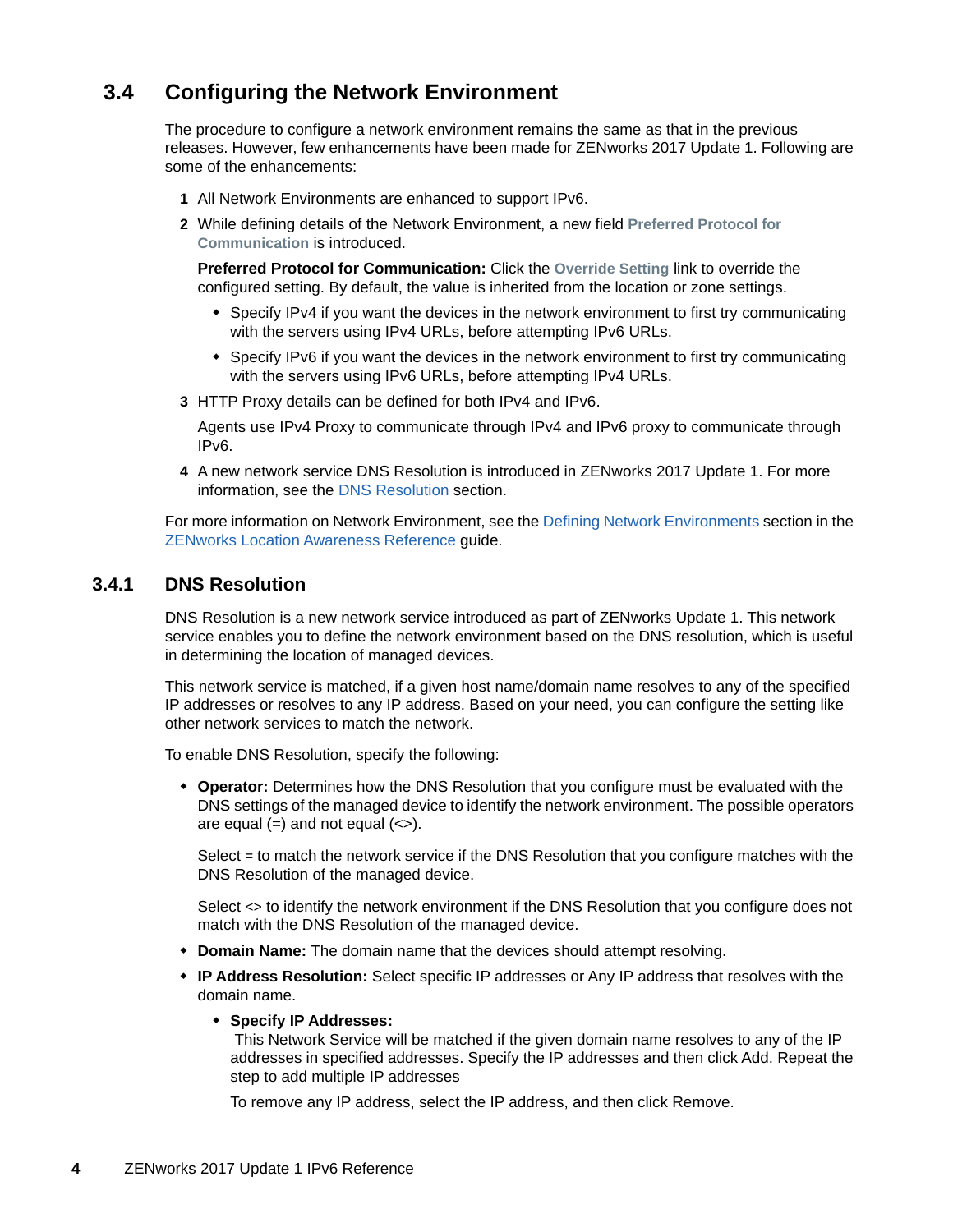- **Any IP Address:** This Network service will be matched if the given domain name or host name resolves to any IP address.
- **Match Required:** Select this option if you require a match with this DNS Resolution for the ZENworks Agent to select this network environment. All the required matches must be met for the network environment to be selected.

# <span id="page-4-0"></span>**3.5 L4 Switch Configuration**

The Layer 4 switching is primarily responsible for the analysis and control of network traffic at the transport layer of the OSI model. It inspects each packet and makes forward and routing decision based on other layers. In ZENworks Control Center, You can define L4 switch in any of the following ways:

- [Section 3.5.1, "Defining an Empty L4 Switch," on page 5](#page-4-1)
- [Section 3.5.2, "Defining an L4 Switch from Selection," on page 5](#page-4-2)
- [Section 3.5.3, "Adding Servers to L4 Switch," on page 6](#page-5-0)

### <span id="page-4-1"></span>**3.5.1 Defining an Empty L4 Switch**

- **1** In ZENworks Control Center, click configuration.
- **2** In the Configuration page, click the Infrastructure Management panel.
- **3** In the Infrastructure Management panel, click the Closest Server Default Rule link.
- **4** Based on your requirements, you can define L4 switch in the collection, content, Configuration or Authentication server.
- **5** Click the L4 Switch button, and then select Create Empty L4 Switch Definition.
- **6** In the Create Empty L4 Switch Definition panel, specify the following information and click OK.
	- **Name:** Name of the L4 switch.
	- **DNS Name/IPv4 Address:** In this field, you can either specify an IPv4 address or a DNS name that resolves to an IPv4 address of the L4 switch.
	- **DNS Name/IPv6 Address:** In this field, you can either specify an IPv6 address or a DNS name that resolves to an IPv6 address of the L4 switch.

When you define an empty L4 Switch Definition, none of the primary servers will be included in the L4 switch, you must add it manually.

### <span id="page-4-2"></span>**3.5.2 Defining an L4 Switch from Selection**

- **1** In ZENworks Control Center, click configuration.
- **2** In the Configuration page, click the Infrastructure Management panel.
- **3** In the Infrastructure Management panel, click the Closest Server Default Rule link.
- **4** Based on your requirements, you can define L4 switch in the collection, content, Configuration or Authentication server.
- **5** Select servers that you want to include in this L4 Switch Definition, click the L4 Switch button, and then select L4 switch Definition from Selection.
- **6** In the Create L4 Switch Definition from Selection panel, specify the following information and click OK.
	- **Name:** Name of the L4 switch.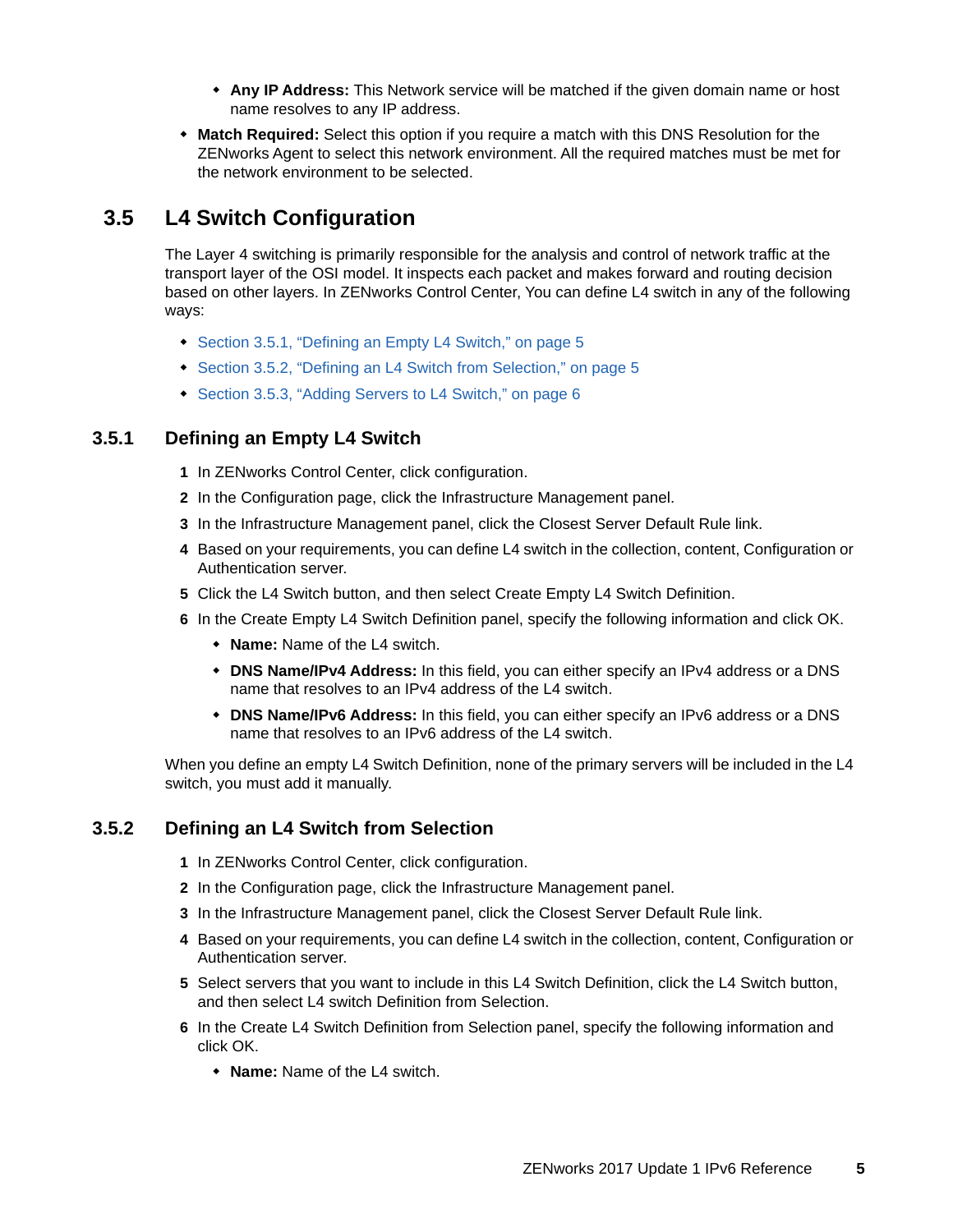- **DNS Name/IPv4 Address:** In this field, you can either specify an IPv4 address or a DNS name that resolves to an IPv4 address of the L4 switch.
- **DNS Name/IPv6 Address:** In this field, you can either specify an IPv6 address or a DNS name that resolves to an IPv6 address of the L4 switch.

The selected servers will be added in the L4 switch.

### <span id="page-5-0"></span>**3.5.3 Adding Servers to L4 Switch**

- **1** In ZENworks Control Center, click configuration.
- **2** In the Configuration page, click the Infrastructure Management panel.
- **3** In the Infrastructure Management panel, click the Closest Server Default Rule link.
- **4** Based on your requirements, you can define L4 switch in the collection, content, Configuration or Authentication server.
- **5** Select servers that you want to include in this L4 Switch Definition, click the L4 Switch button, and then select L4 switch Definition from Selection.
- **6** In the Add to Existing/New L4 Switch Definition panel, you can either define a L4 switch or select an existing switch.
	- **1. Select Existing:** Select this option, select an existing switch definition, and then click Ok.
	- **2. Create New:** Select this option, specify the following information, and then click OK.
		- **Name:** Name of the L4 switch.
		- **DNS Name/IPv4 Address:** In this field, you can either specify an IPv4 address or a DNS name that resolves to an IPv4 address of the L4 switch.
		- **DNS Name/IPv6 Address:** In this field, you can either specify an IPv6 address or a DNS name that resolves to an IPv6 address of the L4 switch.

**NOTE:** In the Closest Server Default Rules page, the check mark indicates whether the server or L4 has either IPv4 or IPv6, or both.

When you add a server to a group, then both IPv4 and IPv6 URLs of the server will be part of the group. You cannot add the part of the Primary Server (IPv4 or IPv6 URLs) to the group separately.

| <b>Protocols</b><br>enabled on   | <b>Protocols configured on L4 Switch</b>                                                                                                  |                                                                                                                                                 |               |  |
|----------------------------------|-------------------------------------------------------------------------------------------------------------------------------------------|-------------------------------------------------------------------------------------------------------------------------------------------------|---------------|--|
| <b>Primary</b><br><b>Servers</b> | IP <sub>v4</sub>                                                                                                                          | IP <sub>v6</sub>                                                                                                                                | $IPv4 + IPv6$ |  |
| IP <sub>v4</sub>                 | <b>Supported</b><br>IPv4 URLs of this Primary<br>Server will be replaced by<br>IPv4 URLs of the L4 Switch in<br>the Closest Server Rules. | Not Supported                                                                                                                                   | Not Supported |  |
| IP <sub>v6</sub>                 | Not Supported                                                                                                                             | <b>Supported</b><br><b>IPv6 URLs of this Primary</b><br>Server will be replaced by<br>IPv6 URLs of the L4 Switch in<br>the Closest Server Rules | Not Supported |  |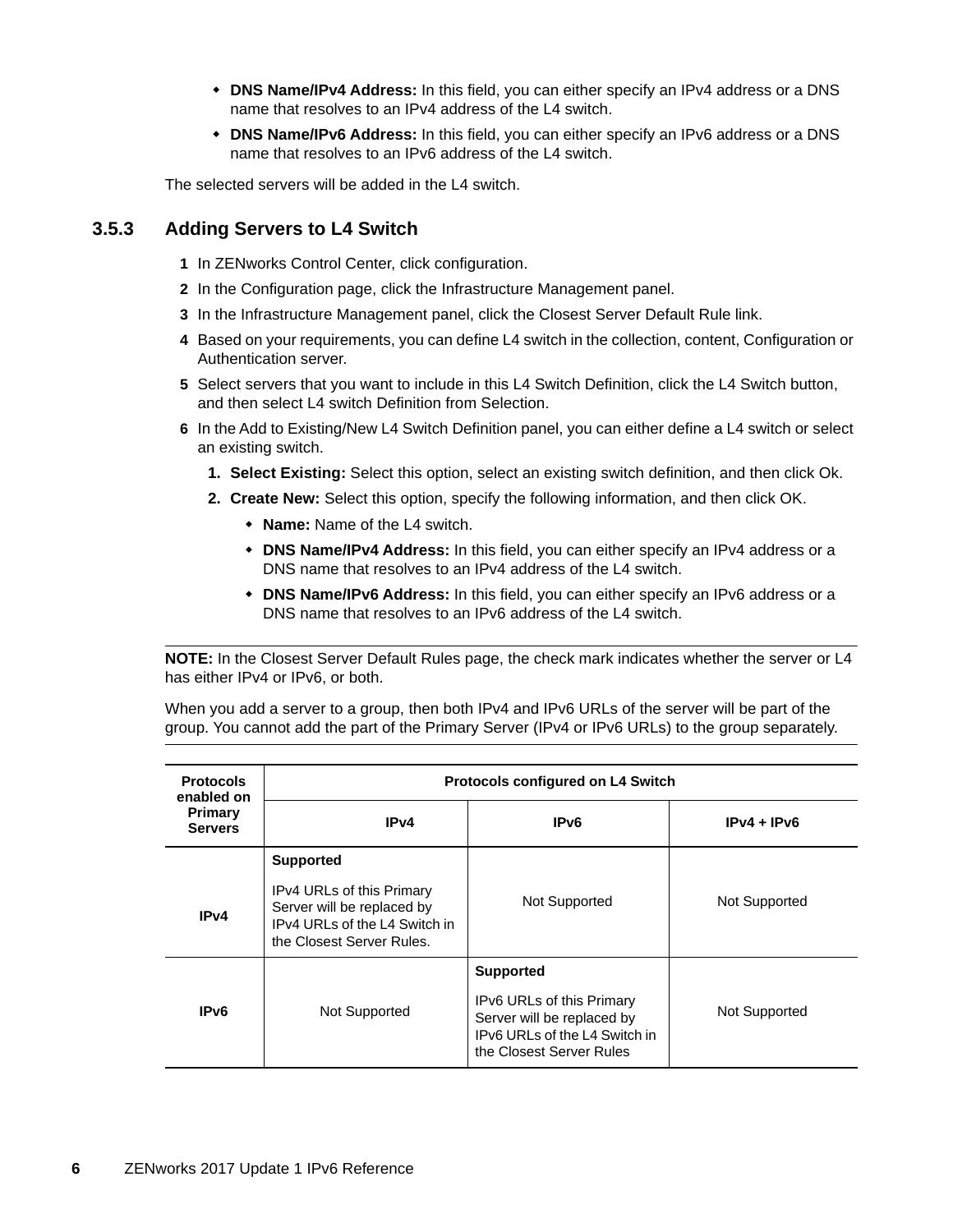| <b>Protocols</b><br>enabled on | <b>Protocols configured on L4 Switch</b>                                                                                                                                      |                                                                                                                                                                               |                                                                                                                                                                                |  |
|--------------------------------|-------------------------------------------------------------------------------------------------------------------------------------------------------------------------------|-------------------------------------------------------------------------------------------------------------------------------------------------------------------------------|--------------------------------------------------------------------------------------------------------------------------------------------------------------------------------|--|
| Primary<br><b>Servers</b>      | IPv4                                                                                                                                                                          | IP <sub>v6</sub>                                                                                                                                                              | $IPv4 + IPv6$                                                                                                                                                                  |  |
| $IPv4 + IPv6$                  | <b>Supported</b><br>$\bullet$ IPv4 URLs of this<br>Primary Server will be                                                                                                     | <b>Supported</b><br>$\bullet$ IPv6 URLs of this<br>Primary Server will be                                                                                                     | <b>Supported</b><br>IPv4 and IPv6 URLs of this<br>Primary Server will be<br>replaced by IPv4 and IPv6<br>URLs of the L4 Switch<br>respectively in the Closest<br>Server Rules. |  |
|                                | replaced by IPv4 URLs<br>of the L4 Switch in the<br>Closest Server Rules.                                                                                                     | replaced by IPv6 URLs<br>of the L4 Switch in the<br>Closest Server Rules.                                                                                                     |                                                                                                                                                                                |  |
|                                | • The Primary Server<br>object will still be visible<br>outside the L4 switch<br>which indicates that the<br>IPv6 URLs can be<br>directly accessed by the<br>managed devices. | • The Primary Server<br>object will still be visible<br>outside the L4 switch<br>which indicates that the<br>IPv4 URLs can be<br>directly accessed by the<br>managed devices. |                                                                                                                                                                                |  |
|                                | Alternately, IPv6 URLs<br>can also be added to<br>another L4 switch with<br>IPv6 address.                                                                                     | Alternately, IPv4 URLs<br>can also be added to<br>another L4 switch with<br>IPv4 address.                                                                                     |                                                                                                                                                                                |  |

For more information on L4 Switch Configuration, see the [Configuring the Closest Server Default](https://www.novell.com/documentation/zenworks2017/pdfdoc/zen_sys_location/zen_sys_location.pdf#bafj5yk)  Rule section in the [ZENworks Location Awareness Reference](https://www.novell.com/documentation/zenworks2017/pdfdoc/zen_sys_location/zen_sys_location.pdf#bookinfo) guide.

# <span id="page-6-0"></span>**4 Limitations and Known Issues**

This sections includes all the limitations and known issues related to using ZENworks in an IPv6 environment.

- [Section 4.1, "Limitations," on page 7](#page-6-1)
- [Section 4.2, "Known Issues," on page 8](#page-7-1)

## <span id="page-6-1"></span>**4.1 Limitations**

This section lists the limitations while using ZENworks with IPv6.

- [Section 4.1.1, "ZENworks Limitations," on page 7](#page-6-2)
- [Section 4.1.2, "External Limitations," on page 8](#page-7-2)

### <span id="page-6-2"></span>**4.1.1 ZENworks Limitations**

The following features are not supported:

- Wake-on LAN (WOL)
- Discovery and Deployment
- Intel Active Management Technology (iAMT)
- Remote Management operation from a Linux managed device
- Remote Management of a Linux managed device
- **+ Traditional CASA**
- $\bullet$  Imaging